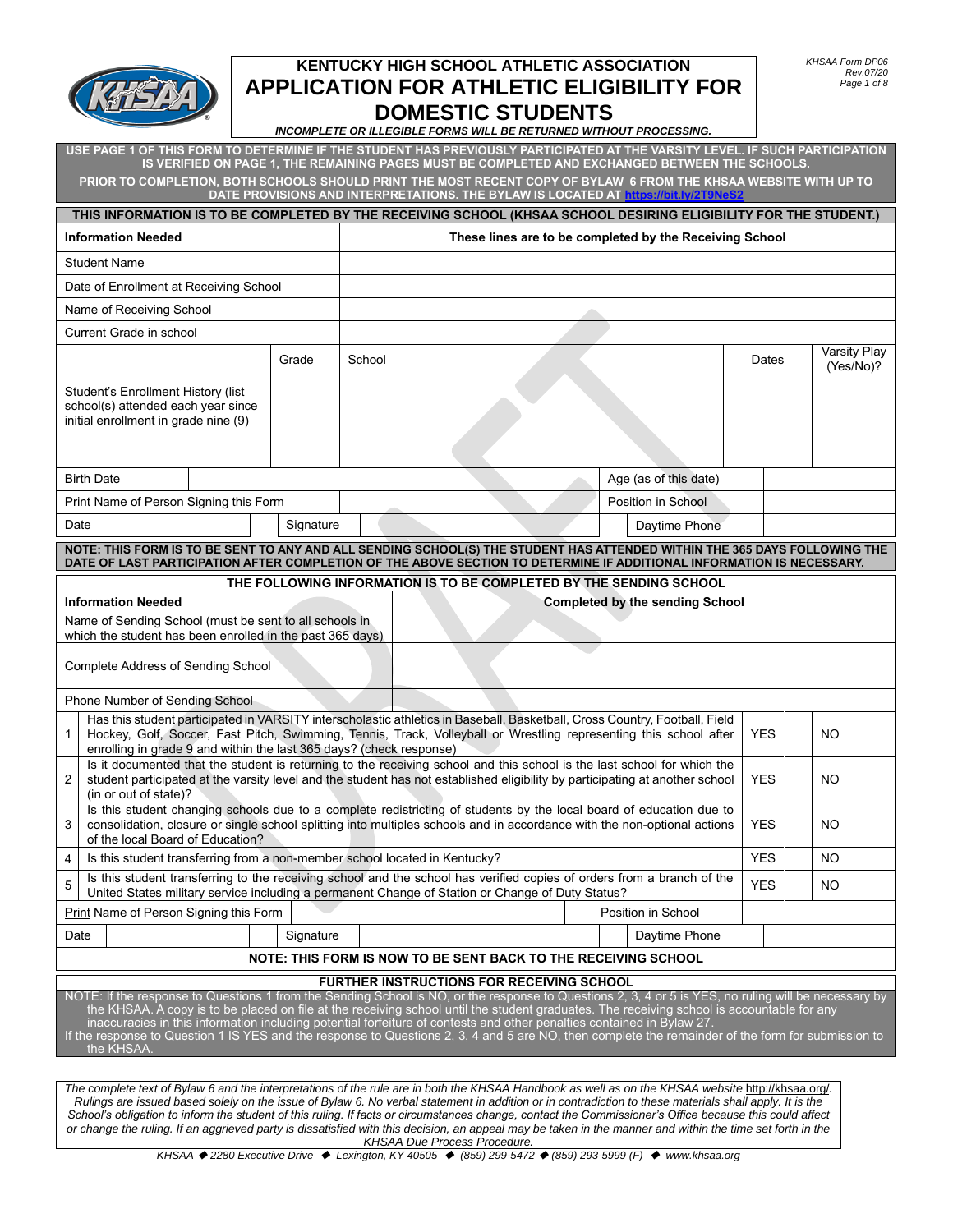

*INCOMPLETE OR ILLEGIBLE FORMS WILL BE RETURNED WITHOUT PROCESSING.*

**TRANSFER FORM – RECEIVING SCHOOL SUPPLEMENTAL INFORMATION TO BE COMPLETED IF THE STUDENT HAS PARTICIPATED IN VARSITY ATHLETICS AFTER ENROLLING IN GRADE NINE THE FOLLOWING INFORMATION IS TO BE COMPLETED BY THE RECEIVING SCHOOL AND ALL INFORMATION ON THESE PAGES SHOULD THEN BE FORWARDED TO THE SENDING SCHOOL IN ORDER TO ALLOW THAT SCHOOL TO COMPLETE THEIR PORTION OF THE FORM. PRIOR TO COMPLETION, THE RECEIVING SCHOOL SHOULD PRINT THE MOST RECENT COPY OF BYLAW 6 FROM THE KHSAA WEBSITE WITH UP TO DATE PROVISIONS AND INTERPRETATIONS. THE BYLAW IS LOCATED AT<https://bit.ly/2T9NeS2>**

| 1 | <b>Student Name</b>                                                                                                                                                                                                                                                                                                                   |                                                          |                                                                        |  |                                                                                                         |                                                          |                                                                                                                                                                                                                                                                                                                                                                  |
|---|---------------------------------------------------------------------------------------------------------------------------------------------------------------------------------------------------------------------------------------------------------------------------------------------------------------------------------------|----------------------------------------------------------|------------------------------------------------------------------------|--|---------------------------------------------------------------------------------------------------------|----------------------------------------------------------|------------------------------------------------------------------------------------------------------------------------------------------------------------------------------------------------------------------------------------------------------------------------------------------------------------------------------------------------------------------|
| 2 | Sport                                                                                                                                                                                                                                                                                                                                 | Varsity<br>Participation in<br>Last 365 Days<br>(Yes/No) | Date of Last<br>Varsity<br>Participation                               |  | Sport                                                                                                   | Varsity<br>Participation in<br>Last 365 Days<br>(Yes/No) | Date of Last Varsity<br>Participation                                                                                                                                                                                                                                                                                                                            |
|   | Baseball                                                                                                                                                                                                                                                                                                                              |                                                          |                                                                        |  | Soccer                                                                                                  |                                                          |                                                                                                                                                                                                                                                                                                                                                                  |
|   | Basketball                                                                                                                                                                                                                                                                                                                            |                                                          |                                                                        |  | Softball (Fastpitch)                                                                                    |                                                          |                                                                                                                                                                                                                                                                                                                                                                  |
|   | <b>Cross Country</b>                                                                                                                                                                                                                                                                                                                  |                                                          |                                                                        |  | Swimming / Diving                                                                                       |                                                          |                                                                                                                                                                                                                                                                                                                                                                  |
|   | Football                                                                                                                                                                                                                                                                                                                              |                                                          |                                                                        |  | Tennis                                                                                                  |                                                          |                                                                                                                                                                                                                                                                                                                                                                  |
|   | Field Hockey                                                                                                                                                                                                                                                                                                                          |                                                          |                                                                        |  | <b>Track and Field</b>                                                                                  |                                                          |                                                                                                                                                                                                                                                                                                                                                                  |
|   | Golf                                                                                                                                                                                                                                                                                                                                  |                                                          |                                                                        |  | Volleyball                                                                                              |                                                          |                                                                                                                                                                                                                                                                                                                                                                  |
|   | Lacrosse                                                                                                                                                                                                                                                                                                                              |                                                          |                                                                        |  | Wrestling                                                                                               |                                                          |                                                                                                                                                                                                                                                                                                                                                                  |
| 3 | Name of person with legal custody (residential custodian charged with<br>care and support) of this student (Mother, Father, Other). Response<br>should include the name of the individual and the relationship to<br>the student.                                                                                                     |                                                          |                                                                        |  |                                                                                                         |                                                          |                                                                                                                                                                                                                                                                                                                                                                  |
| 4 | Street Address of this student and family while attending the Receiving<br>School (use 911 address, do not use PO Box)                                                                                                                                                                                                                |                                                          |                                                                        |  |                                                                                                         |                                                          |                                                                                                                                                                                                                                                                                                                                                                  |
| 5 | Name(s) of the person(s) with whom the student currently resides at the<br>address as listed above. Response should include the name of the<br>individual and the relationship to the student. If this individual(s) is<br>different than the response to number 3 above, please explain.<br>Attach additional response if necessary. |                                                          |                                                                        |  |                                                                                                         |                                                          |                                                                                                                                                                                                                                                                                                                                                                  |
| 6 | Date the student and family moved into the address listed in Question 4?                                                                                                                                                                                                                                                              |                                                          |                                                                        |  |                                                                                                         |                                                          |                                                                                                                                                                                                                                                                                                                                                                  |
| 7 | Phone number (day and night) of student and family according to school<br>records.                                                                                                                                                                                                                                                    |                                                          |                                                                        |  |                                                                                                         |                                                          |                                                                                                                                                                                                                                                                                                                                                                  |
| 8 | (check one)                                                                                                                                                                                                                                                                                                                           |                                                          |                                                                        |  |                                                                                                         |                                                          | The Receiving School requests a waiver of the one-year period of ineligibility due to the satisfying of one of the stated exceptions in the rule                                                                                                                                                                                                                 |
|   |                                                                                                                                                                                                                                                                                                                                       |                                                          | a) Reassignment by Board of Education (no ruling necessary per page 1) |  |                                                                                                         |                                                          |                                                                                                                                                                                                                                                                                                                                                                  |
|   |                                                                                                                                                                                                                                                                                                                                       |                                                          |                                                                        |  | b) Transfer from Non-Member school located in Kentucky (no ruling necessary per page 1)                 |                                                          |                                                                                                                                                                                                                                                                                                                                                                  |
|   |                                                                                                                                                                                                                                                                                                                                       |                                                          |                                                                        |  | c) Military Assignment as Documented by Orders (no ruling necessary per page 1)                         |                                                          |                                                                                                                                                                                                                                                                                                                                                                  |
|   |                                                                                                                                                                                                                                                                                                                                       |                                                          | d) Bona fide Change in Residence By the Entire Family Unit             |  |                                                                                                         |                                                          |                                                                                                                                                                                                                                                                                                                                                                  |
|   |                                                                                                                                                                                                                                                                                                                                       | e) Divorce                                               |                                                                        |  |                                                                                                         |                                                          |                                                                                                                                                                                                                                                                                                                                                                  |
|   |                                                                                                                                                                                                                                                                                                                                       | f) Change in Sole Custody                                |                                                                        |  |                                                                                                         |                                                          |                                                                                                                                                                                                                                                                                                                                                                  |
|   |                                                                                                                                                                                                                                                                                                                                       | g) Change in Joint Custody                               |                                                                        |  |                                                                                                         |                                                          |                                                                                                                                                                                                                                                                                                                                                                  |
|   |                                                                                                                                                                                                                                                                                                                                       |                                                          | h) Death of One or More Custodial Parents                              |  |                                                                                                         |                                                          |                                                                                                                                                                                                                                                                                                                                                                  |
|   |                                                                                                                                                                                                                                                                                                                                       | i) Boarding School                                       |                                                                        |  |                                                                                                         |                                                          |                                                                                                                                                                                                                                                                                                                                                                  |
|   |                                                                                                                                                                                                                                                                                                                                       | j) Cessation of School Program                           |                                                                        |  |                                                                                                         |                                                          |                                                                                                                                                                                                                                                                                                                                                                  |
|   |                                                                                                                                                                                                                                                                                                                                       | k) Anti-Bullying Exception                               |                                                                        |  |                                                                                                         |                                                          |                                                                                                                                                                                                                                                                                                                                                                  |
| 9 |                                                                                                                                                                                                                                                                                                                                       |                                                          |                                                                        |  | that the facts warrant the ruling officer to consider a waiver of the one-year period of ineligibility: |                                                          | Please check if this student does not meet a stated exception however eligibility is requested under the discretionary<br>provisions of the Due Process Procedure. Describe the circumstances that result in the member school, with<br>acknowledgement of both the contents of Bylaw 6, and the fact that this student meets no published exception, concluding |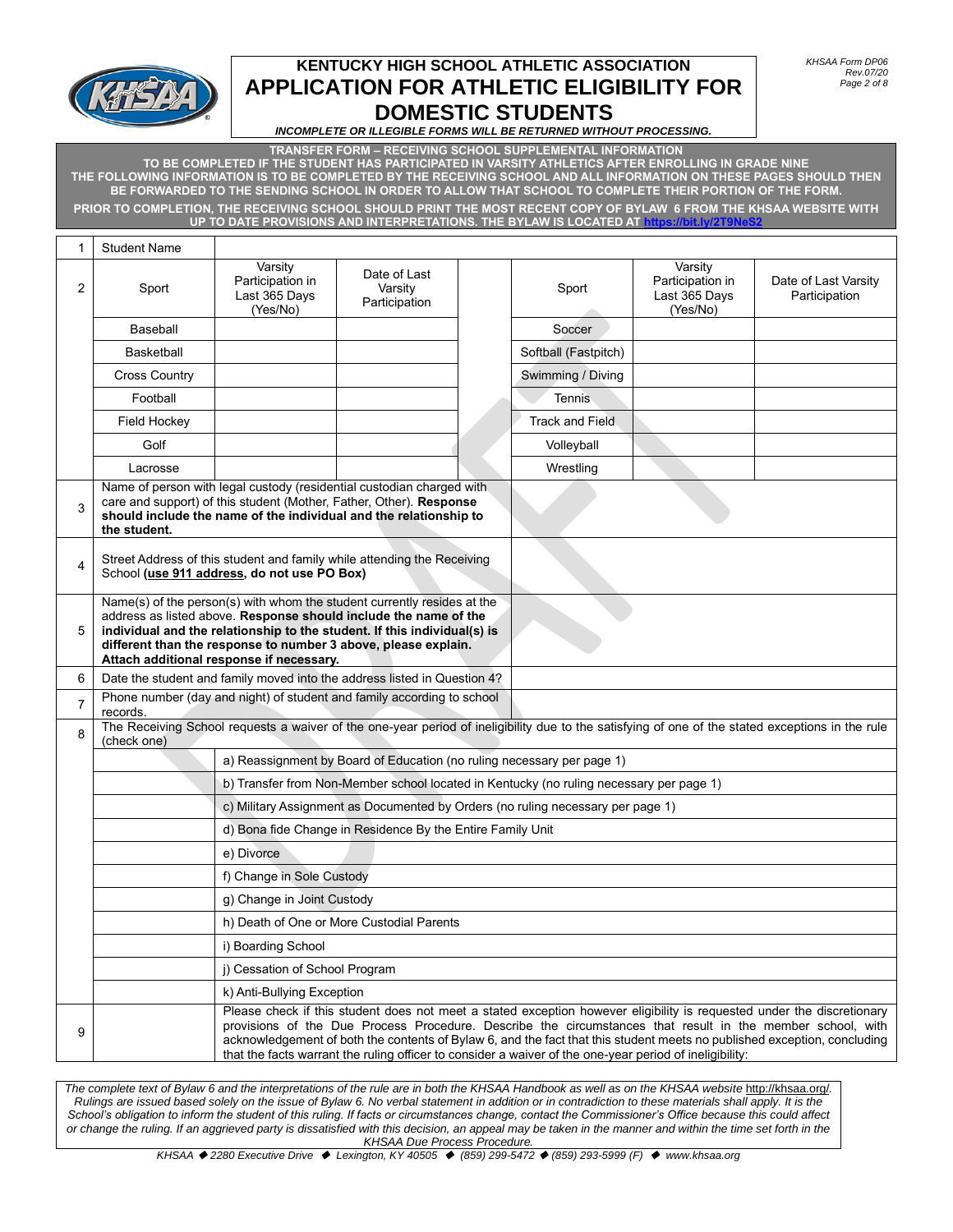

*INCOMPLETE OR ILLEGIBLE FORMS WILL BE RETURNED WITHOUT PROCESSING.*

**Complete questions 10-16 if the response to Question 8 is (d) and the school is applying for a waiver of the Bylaw according to section 2, subsection (d), Bona fide Change in Residence. If applying for this exception, additional written documentation is required to accompany this form to verify the circumstances surrounding the bona fide change which may include sales documents, contracts or rental agreements. Carefully read the definition of a bona fide change in address, along with each question and request for information.** 

|                   |                                                                                                                                                                                                                                                                                                                                                                                                                                                         | The complete text of the exception is found in Bylaw 6 at https://bit.ly/2T9NeS2                                                                                                                                                                                                                                                                                                                                                                                                                                                                                                                                                                                                        |            |            |           |     |  |
|-------------------|---------------------------------------------------------------------------------------------------------------------------------------------------------------------------------------------------------------------------------------------------------------------------------------------------------------------------------------------------------------------------------------------------------------------------------------------------------|-----------------------------------------------------------------------------------------------------------------------------------------------------------------------------------------------------------------------------------------------------------------------------------------------------------------------------------------------------------------------------------------------------------------------------------------------------------------------------------------------------------------------------------------------------------------------------------------------------------------------------------------------------------------------------------------|------------|------------|-----------|-----|--|
| 10                | Who owns/leases/rents the Receiving School residence listed in<br>Question 4? (parents, relative, etc)                                                                                                                                                                                                                                                                                                                                                  |                                                                                                                                                                                                                                                                                                                                                                                                                                                                                                                                                                                                                                                                                         |            |            |           |     |  |
| 11                | Status of CURRENT residence listed in Question 4?                                                                                                                                                                                                                                                                                                                                                                                                       |                                                                                                                                                                                                                                                                                                                                                                                                                                                                                                                                                                                                                                                                                         |            |            |           |     |  |
|                   |                                                                                                                                                                                                                                                                                                                                                                                                                                                         | Property is owned by student's custodial family                                                                                                                                                                                                                                                                                                                                                                                                                                                                                                                                                                                                                                         |            |            |           |     |  |
|                   |                                                                                                                                                                                                                                                                                                                                                                                                                                                         | Property sale is pending (ENCLOSE COPY OF CONTRACT OR SALE PENDING VERIFICATION)                                                                                                                                                                                                                                                                                                                                                                                                                                                                                                                                                                                                        |            |            |           |     |  |
|                   |                                                                                                                                                                                                                                                                                                                                                                                                                                                         | Property is lease/rental property with a minimum of at least a 12-month lease agreement (PROVIDE COPY OF LEASE)                                                                                                                                                                                                                                                                                                                                                                                                                                                                                                                                                                         |            |            |           |     |  |
|                   |                                                                                                                                                                                                                                                                                                                                                                                                                                                         | Other arrangement (detail on line below)                                                                                                                                                                                                                                                                                                                                                                                                                                                                                                                                                                                                                                                |            |            |           |     |  |
|                   |                                                                                                                                                                                                                                                                                                                                                                                                                                                         |                                                                                                                                                                                                                                                                                                                                                                                                                                                                                                                                                                                                                                                                                         |            |            |           |     |  |
| $12 \overline{ }$ |                                                                                                                                                                                                                                                                                                                                                                                                                                                         | Does any member of the school system staff, including but not limited to coaching or athletic<br>staff members, have any ownership interest in the property listed in Question 4?                                                                                                                                                                                                                                                                                                                                                                                                                                                                                                       | <b>YES</b> |            | NO.       |     |  |
| 13                |                                                                                                                                                                                                                                                                                                                                                                                                                                                         | What specific public/independent school district includes the address<br>listed in Question 4 above (list specific public school not school system;<br>in the case of multiple schools, list the "resides" or assigned school).                                                                                                                                                                                                                                                                                                                                                                                                                                                         |            |            |           |     |  |
| 14                |                                                                                                                                                                                                                                                                                                                                                                                                                                                         | Status of former residence listed in Question 32?<br>RECEIVING SCHOOL MAY NEED TO WAIT TO COMPLETE THIS<br>INFORMATION UNTIL SENDING SCHOOL PORTION IS COMPLETE                                                                                                                                                                                                                                                                                                                                                                                                                                                                                                                         |            |            |           |     |  |
|                   |                                                                                                                                                                                                                                                                                                                                                                                                                                                         | House has been sold and closing has been completed.                                                                                                                                                                                                                                                                                                                                                                                                                                                                                                                                                                                                                                     |            |            |           |     |  |
|                   |                                                                                                                                                                                                                                                                                                                                                                                                                                                         | House has been listed with a realtor (A COPY OF LISTING AGREEMENT MAY BE REQUIRED)                                                                                                                                                                                                                                                                                                                                                                                                                                                                                                                                                                                                      |            |            |           |     |  |
|                   | House has been listed, sale is pending (A COPY OF CONTRACT OR SALE PENDING VERIFICATION MAY BE<br><b>REQUIRED)</b>                                                                                                                                                                                                                                                                                                                                      |                                                                                                                                                                                                                                                                                                                                                                                                                                                                                                                                                                                                                                                                                         |            |            |           |     |  |
|                   |                                                                                                                                                                                                                                                                                                                                                                                                                                                         | House is still owned/maintained by custodial family                                                                                                                                                                                                                                                                                                                                                                                                                                                                                                                                                                                                                                     |            |            |           |     |  |
|                   | Rental/Lease agreement has expired and property is leased/rented to another party outside of the custodial family<br>(ADDITIONAL DOCUMENTATION MAY BE REQUIRED)                                                                                                                                                                                                                                                                                         |                                                                                                                                                                                                                                                                                                                                                                                                                                                                                                                                                                                                                                                                                         |            |            |           |     |  |
|                   | Other arrangement (DETAIL BELOW)                                                                                                                                                                                                                                                                                                                                                                                                                        |                                                                                                                                                                                                                                                                                                                                                                                                                                                                                                                                                                                                                                                                                         |            |            |           |     |  |
|                   |                                                                                                                                                                                                                                                                                                                                                                                                                                                         |                                                                                                                                                                                                                                                                                                                                                                                                                                                                                                                                                                                                                                                                                         |            |            |           |     |  |
| 15                |                                                                                                                                                                                                                                                                                                                                                                                                                                                         | If the Status in question 14 IS STILL OWNED/MAINTAINED, is the residence occupied by a member of the<br>student's family? (IF YES, DETAIL BELOW)                                                                                                                                                                                                                                                                                                                                                                                                                                                                                                                                        |            | <b>YES</b> |           | NO. |  |
|                   |                                                                                                                                                                                                                                                                                                                                                                                                                                                         |                                                                                                                                                                                                                                                                                                                                                                                                                                                                                                                                                                                                                                                                                         |            |            |           |     |  |
| 16                |                                                                                                                                                                                                                                                                                                                                                                                                                                                         | For purposes of this bylaw, a bona fide change of residence means the moving of the permanent residence of the<br>entire family of the student and the student's parents from one school district or defined school attendance area<br>into another school district or defined school attendance area prior to a change in enrollment of the student. A<br>student who becomes emancipated does not have a bona fide change of residence by virtue of his or her<br>emancipation and change of residence for purposes of this bylaw. According to this definition, does this<br>member school claim that this student and his/her custodial family had a bona fide change in residence? |            | <b>YES</b> |           | NO. |  |
|                   | Complete question 17 if the response to Question 8 is (e) and the school is applying for a waiver of the period of ineligibility according to<br>section 2, subsection (e) Divorce. If applying for this exception, additional written documentation is required to accompany this form to<br>document that the action preceded the first date of enrollment for the student. Carefully read this exception, along with the request for<br>information. |                                                                                                                                                                                                                                                                                                                                                                                                                                                                                                                                                                                                                                                                                         |            |            |           |     |  |
|                   |                                                                                                                                                                                                                                                                                                                                                                                                                                                         | The complete text of the exception is found in Bylaw 6 at https://bit.ly/2T9NeS2                                                                                                                                                                                                                                                                                                                                                                                                                                                                                                                                                                                                        |            |            |           |     |  |
| 17                | <b>REQUIRED.</b>                                                                                                                                                                                                                                                                                                                                                                                                                                        | Has there been a divorce degree or legal separation issued by a court of competent jurisdiction<br>followed by a court order granting custody of the student to the parent with whom the student<br>resides? IF RESPONSE IS YES, A COPY OF THE DATED CUSTODY ORDER MAY BE                                                                                                                                                                                                                                                                                                                                                                                                               | <b>YES</b> |            | <b>NO</b> |     |  |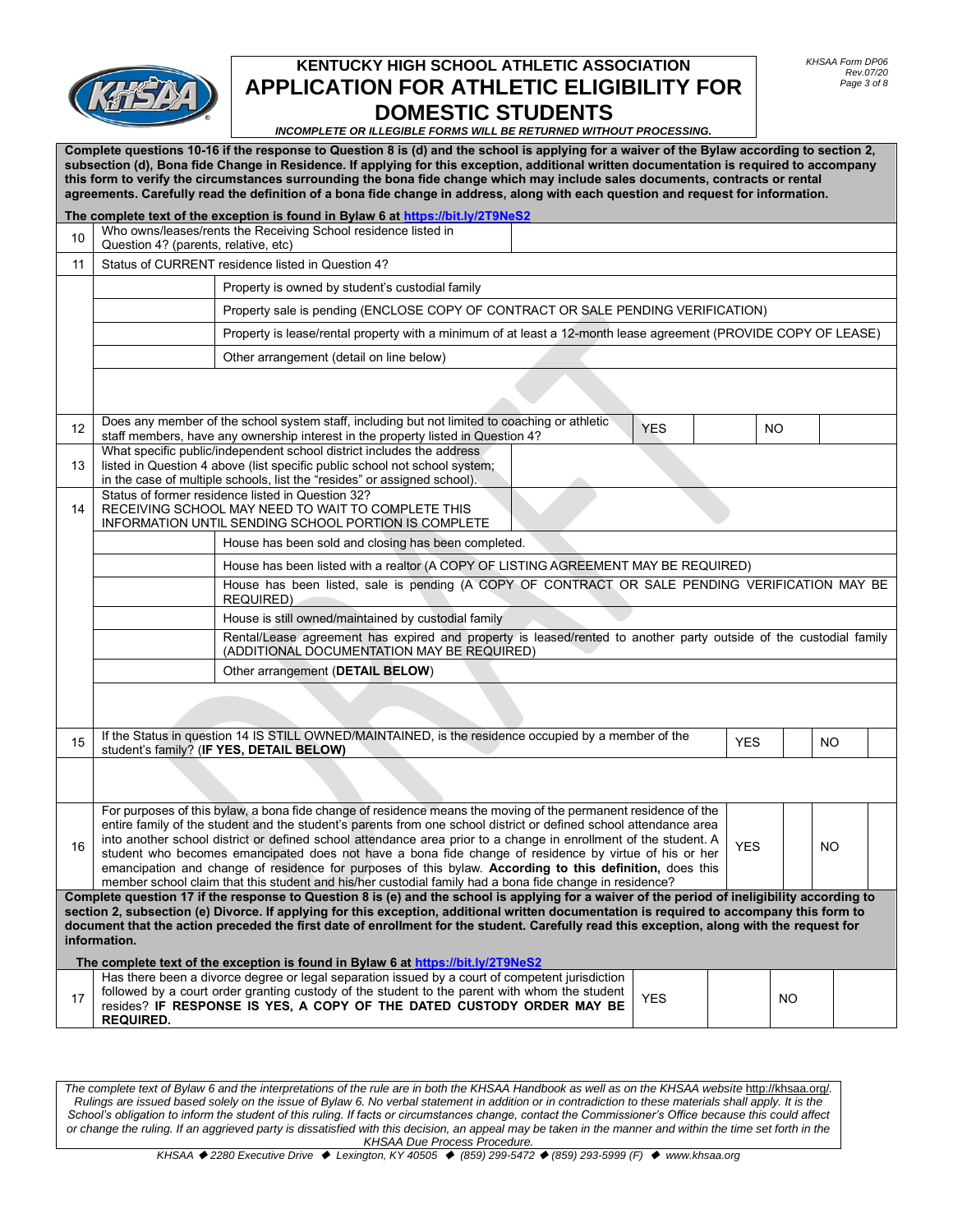

*INCOMPLETE OR ILLEGIBLE FORMS WILL BE RETURNED WITHOUT PROCESSING.*

| Complete question 18 if the response to Question 8 is (f) and the school is applying for a waiver of the period of ineligibility according to<br>section 2, subsection (c) Change of Sole Custody. If applying for this exception, additional written documentation is required to<br>accompany this form to document that the action preceded the first date of enrollment for the student. Carefully read this exception, along<br>with the request for information. |                                                                                                                                                                                                                                                                                |            |  |           |  |
|------------------------------------------------------------------------------------------------------------------------------------------------------------------------------------------------------------------------------------------------------------------------------------------------------------------------------------------------------------------------------------------------------------------------------------------------------------------------|--------------------------------------------------------------------------------------------------------------------------------------------------------------------------------------------------------------------------------------------------------------------------------|------------|--|-----------|--|
|                                                                                                                                                                                                                                                                                                                                                                                                                                                                        | The complete text of the exception is found in Bylaw 6 at https://bit.ly/2T9NeS2                                                                                                                                                                                               |            |  |           |  |
| 18                                                                                                                                                                                                                                                                                                                                                                                                                                                                     | Is this student changing schools due to that order or due to a change in the original sole custody<br>order? IF RESPONSE IS YES, A COPY OF THE DATED COURT ORDER OR STATE AGENCY<br>ORDER IF A WARD OF THE STATE MAY BE REQUIRED.                                              | <b>YES</b> |  | NO.       |  |
|                                                                                                                                                                                                                                                                                                                                                                                                                                                                        | Complete question 19 if the response to Question 8 is (g) and the school is applying for a waiver of the period of ineligibility according to                                                                                                                                  |            |  |           |  |
|                                                                                                                                                                                                                                                                                                                                                                                                                                                                        | section 2, subsection (g) Change of Joint Custody. If applying for this exception, additional written documentation is required to                                                                                                                                             |            |  |           |  |
|                                                                                                                                                                                                                                                                                                                                                                                                                                                                        | accompany this form to document that the action preceded the first date of enrollment for the student. Carefully read this exception, along                                                                                                                                    |            |  |           |  |
|                                                                                                                                                                                                                                                                                                                                                                                                                                                                        | with the request for information.                                                                                                                                                                                                                                              |            |  |           |  |
|                                                                                                                                                                                                                                                                                                                                                                                                                                                                        | The complete text of the exception is found in Bylaw 6 at https://bit.ly/2T9NeS2                                                                                                                                                                                               |            |  |           |  |
|                                                                                                                                                                                                                                                                                                                                                                                                                                                                        | Is this student changing schools due to that order or due to a change in the original joint custody                                                                                                                                                                            |            |  |           |  |
| 19                                                                                                                                                                                                                                                                                                                                                                                                                                                                     | order? IF RESPONSE IS YES, A COPY OF THE DATED COURT ORDER OR STATE AGENCY<br>ORDER IF A WARD OF THE STATE MAY BE REQUIRED.                                                                                                                                                    | <b>YES</b> |  | NO.       |  |
|                                                                                                                                                                                                                                                                                                                                                                                                                                                                        | Complete question 20 if the response to Question 8 is (h) and the school is applying for a waiver of the period of ineligibility according to                                                                                                                                  |            |  |           |  |
|                                                                                                                                                                                                                                                                                                                                                                                                                                                                        | section 2, subsection (d) Death. If applying for this exception, additional written documentation is required to accompany this form to                                                                                                                                        |            |  |           |  |
|                                                                                                                                                                                                                                                                                                                                                                                                                                                                        | document that the action preceded the first date of enrollment for the student. Carefully read this exception, along with the request for                                                                                                                                      |            |  |           |  |
|                                                                                                                                                                                                                                                                                                                                                                                                                                                                        | information.                                                                                                                                                                                                                                                                   |            |  |           |  |
|                                                                                                                                                                                                                                                                                                                                                                                                                                                                        | The complete text of the exception is found in Bylaw 6 at <u>https://bit.ly/2T9NeS2</u>                                                                                                                                                                                        |            |  |           |  |
| 20                                                                                                                                                                                                                                                                                                                                                                                                                                                                     | Is this transfer due to the death of one or both of the student's custodial parents?                                                                                                                                                                                           | <b>YES</b> |  | <b>NO</b> |  |
|                                                                                                                                                                                                                                                                                                                                                                                                                                                                        |                                                                                                                                                                                                                                                                                |            |  |           |  |
|                                                                                                                                                                                                                                                                                                                                                                                                                                                                        | Complete question 21 if the response to Question 8 is (i) and the school is applying for a waiver of the period of ineligibility according to<br>section 2, subsection (i) Boarding School. Carefully read this exception, along with the request for information.             |            |  |           |  |
|                                                                                                                                                                                                                                                                                                                                                                                                                                                                        | The complete text of the exception is found in Bylaw 6 at https://bit.ly/2T9NeS2                                                                                                                                                                                               |            |  |           |  |
|                                                                                                                                                                                                                                                                                                                                                                                                                                                                        | Is this student entering or returning from a Boarding school where attendance was required by                                                                                                                                                                                  |            |  |           |  |
| 21                                                                                                                                                                                                                                                                                                                                                                                                                                                                     | order of the courts or by recommendation of the Principal of the school attended immediately                                                                                                                                                                                   | <b>YES</b> |  | NO        |  |
|                                                                                                                                                                                                                                                                                                                                                                                                                                                                        | prior to attendance at the Boarding school? IF RESPONSE IS YES, A COPY OF LETTER FROM                                                                                                                                                                                          |            |  |           |  |
|                                                                                                                                                                                                                                                                                                                                                                                                                                                                        | <b>COURT/PRINCIPAL MAY BE REQUIRED.</b>                                                                                                                                                                                                                                        |            |  |           |  |
|                                                                                                                                                                                                                                                                                                                                                                                                                                                                        | Complete question 22 if the response to Question 8 is (j) and the school is applying for a waiver of the period of ineligibility according to<br>section 2, subsection (j) Cessation of School Program. Carefully read this exception, along with the request for information. |            |  |           |  |
|                                                                                                                                                                                                                                                                                                                                                                                                                                                                        | The complete text of the exception is found in Bylaw 6 at https://bit.ly/2T9NeS2                                                                                                                                                                                               |            |  |           |  |
| 22                                                                                                                                                                                                                                                                                                                                                                                                                                                                     | Is this student transferring from a school that has discontinued participation in an Association                                                                                                                                                                               | <b>YES</b> |  | NO.       |  |
|                                                                                                                                                                                                                                                                                                                                                                                                                                                                        | sponsored sport in which this student previously participated while attending that school?                                                                                                                                                                                     |            |  |           |  |
|                                                                                                                                                                                                                                                                                                                                                                                                                                                                        | Complete question 23 if the response to Question 8 is (k) and the school is applying for a waiver of the period of ineligibility according to                                                                                                                                  |            |  |           |  |
|                                                                                                                                                                                                                                                                                                                                                                                                                                                                        | section 2, subsection (k) Anti-Bullying Exception. Carefully read this exception, along with the request for information.                                                                                                                                                      |            |  |           |  |
|                                                                                                                                                                                                                                                                                                                                                                                                                                                                        | The complete text of the exception is found in Bylaw 6 at https://bit.ly/2T9NeS2                                                                                                                                                                                               |            |  |           |  |
|                                                                                                                                                                                                                                                                                                                                                                                                                                                                        | Is this transfer due to the student being a victim of bullying as defined in KRS 158.148 and in                                                                                                                                                                                |            |  |           |  |
| 23                                                                                                                                                                                                                                                                                                                                                                                                                                                                     | which the bullying has been documented? IF RESPONSE IS YES, A COPY OF THE                                                                                                                                                                                                      | <b>YES</b> |  | NO.       |  |
|                                                                                                                                                                                                                                                                                                                                                                                                                                                                        | DOCUMENTATION MAY BE REQUIRED.                                                                                                                                                                                                                                                 |            |  |           |  |
|                                                                                                                                                                                                                                                                                                                                                                                                                                                                        | Complete question 24 if the response to Question 8 is (d), (e). (f), (g), (h), (i), (j) or (k) is YES and the school is applying for a discretionary                                                                                                                           |            |  |           |  |
|                                                                                                                                                                                                                                                                                                                                                                                                                                                                        | waiver of the period of ineligibility from the ruling officer. By responding Yes to question 24, I am attesting that I have reviewed all sources                                                                                                                               |            |  |           |  |
|                                                                                                                                                                                                                                                                                                                                                                                                                                                                        | of information and that none of the situations listed below in (a), (b), (c) or (d) exist.                                                                                                                                                                                     |            |  |           |  |
|                                                                                                                                                                                                                                                                                                                                                                                                                                                                        | A waiver of the period of ineligibility is not required for a student satisfying one of the exceptions in Sec. 2 if documentation exists in the record that the transfer                                                                                                       |            |  |           |  |
|                                                                                                                                                                                                                                                                                                                                                                                                                                                                        | is motivated in whole or part by a desire to participate in athletics at the new school. This documentation of actions occurring anytime after enrollment in grade                                                                                                             |            |  |           |  |
|                                                                                                                                                                                                                                                                                                                                                                                                                                                                        | nine (9) includes but is not limited to:                                                                                                                                                                                                                                       |            |  |           |  |
|                                                                                                                                                                                                                                                                                                                                                                                                                                                                        | a) A coach employed at the receiving school, paid or volunteer at any level, or another employed individual, paid or volunteer at any level, who is acting in a                                                                                                                |            |  |           |  |
|                                                                                                                                                                                                                                                                                                                                                                                                                                                                        | coaching role including instruction or training of any type and who, before the transfer of the student:                                                                                                                                                                       |            |  |           |  |
|                                                                                                                                                                                                                                                                                                                                                                                                                                                                        | (1) Coached the student at a former school;                                                                                                                                                                                                                                    |            |  |           |  |
|                                                                                                                                                                                                                                                                                                                                                                                                                                                                        | (2) Provided sport-specific instruction (paid or unpaid) without the expressed consent of the prior enrolled school;                                                                                                                                                           |            |  |           |  |
|                                                                                                                                                                                                                                                                                                                                                                                                                                                                        | (3) Coached the student on a nonschool (i.e., AAU, American Legion, club settings, summer program, etc.) team;                                                                                                                                                                 |            |  |           |  |
|                                                                                                                                                                                                                                                                                                                                                                                                                                                                        | (4) Provided general athletic or activities instruction, including weight training and supervised conditioning without expressed permission from the prior enrolled                                                                                                            |            |  |           |  |
|                                                                                                                                                                                                                                                                                                                                                                                                                                                                        | school; or                                                                                                                                                                                                                                                                     |            |  |           |  |
|                                                                                                                                                                                                                                                                                                                                                                                                                                                                        | (5) Provided housing or assistance with housing.                                                                                                                                                                                                                               |            |  |           |  |
|                                                                                                                                                                                                                                                                                                                                                                                                                                                                        | b) The student in question or family, before transferring to the new school:                                                                                                                                                                                                   |            |  |           |  |
|                                                                                                                                                                                                                                                                                                                                                                                                                                                                        |                                                                                                                                                                                                                                                                                |            |  |           |  |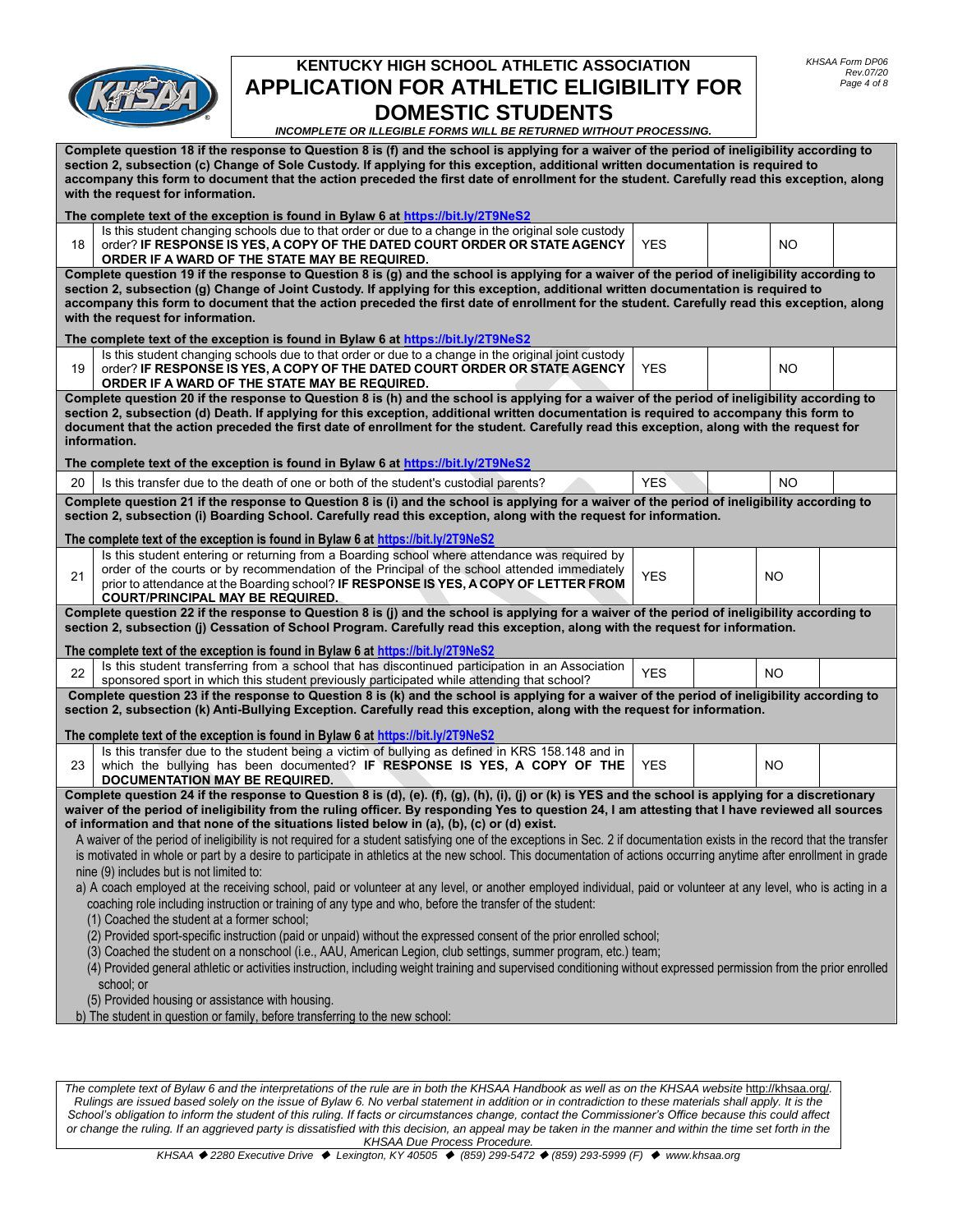

(1) Received impermissible contacts or improper benefits as defined in Bylaw 16;

(2) Sought to be coached by the coach(es) at the new school;

## **KENTUCKY HIGH SCHOOL ATHLETIC ASSOCIATION APPLICATION FOR ATHLETIC ELIGIBILITY FOR DOMESTIC STUDENTS**

*INCOMPLETE OR ILLEGIBLE FORMS WILL BE RETURNED WITHOUT PROCESSING.*

|                                                                                                                                                                                                                                                                                                                                                                                                                                                                                                                                                                                                                                                                                                                                                                                                                                                                                                                                                                                                                                                                                                                                                                                                     | and boosters): or<br>team member (including parents and boosters);<br>c) The change in schools is to nullify or circumvent:<br>(1) Documented obligations (including financial obligations) to the sending school;<br>the sending school by KHSAA Bylaws or Competition Rules; or |           |  | (3) Expresses dissatisfaction with the philosophy, policies, methods, or actions of a coach or administrator about interscholastic athletics;<br>(4) Sought additional playing time or opportunities or having shown dissatisfaction with the amount of participation or role of participation at former school;<br>(5) Resided with any athletic coach or any other non-relative who is a member of the school athletic or administrative staff or team member (including parents<br>(6) Has had all or part of the housing or residence logistics influenced, coordinated or manipulated by a member of the school athletic or administrative staff or<br>(2) Implementation of Board of Education, School-Based Decision Making or school-imposed policy which would have resulted in the student's ineligibility at<br>(3) A conflict with the philosophy or action of an administrator, teacher, or coach relating to sports. |               |           |  |
|-----------------------------------------------------------------------------------------------------------------------------------------------------------------------------------------------------------------------------------------------------------------------------------------------------------------------------------------------------------------------------------------------------------------------------------------------------------------------------------------------------------------------------------------------------------------------------------------------------------------------------------------------------------------------------------------------------------------------------------------------------------------------------------------------------------------------------------------------------------------------------------------------------------------------------------------------------------------------------------------------------------------------------------------------------------------------------------------------------------------------------------------------------------------------------------------------------|-----------------------------------------------------------------------------------------------------------------------------------------------------------------------------------------------------------------------------------------------------------------------------------|-----------|--|------------------------------------------------------------------------------------------------------------------------------------------------------------------------------------------------------------------------------------------------------------------------------------------------------------------------------------------------------------------------------------------------------------------------------------------------------------------------------------------------------------------------------------------------------------------------------------------------------------------------------------------------------------------------------------------------------------------------------------------------------------------------------------------------------------------------------------------------------------------------------------------------------------------------------------|---------------|-----------|--|
| 24                                                                                                                                                                                                                                                                                                                                                                                                                                                                                                                                                                                                                                                                                                                                                                                                                                                                                                                                                                                                                                                                                                                                                                                                  | discretionary provisions of the rule do not exist.                                                                                                                                                                                                                                |           |  | I have verified that the situations listed above that would restrict a waiver for those satisfying the                                                                                                                                                                                                                                                                                                                                                                                                                                                                                                                                                                                                                                                                                                                                                                                                                             | <b>YES</b>    | <b>NO</b> |  |
| 25                                                                                                                                                                                                                                                                                                                                                                                                                                                                                                                                                                                                                                                                                                                                                                                                                                                                                                                                                                                                                                                                                                                                                                                                  | additional letter if necessary or if more space is needed)                                                                                                                                                                                                                        |           |  | ADDITIONAL COMMENTS. Please record any additional notes concerning school change or the case involving this student (attach                                                                                                                                                                                                                                                                                                                                                                                                                                                                                                                                                                                                                                                                                                                                                                                                        |               |           |  |
|                                                                                                                                                                                                                                                                                                                                                                                                                                                                                                                                                                                                                                                                                                                                                                                                                                                                                                                                                                                                                                                                                                                                                                                                     |                                                                                                                                                                                                                                                                                   |           |  | INCLUDE ANY DOCUMENTATION THAT IS REQUESTED OR THAT YOU FEEL IS RELEVANT TO THE CONSIDERATION OF THE WAIVER.                                                                                                                                                                                                                                                                                                                                                                                                                                                                                                                                                                                                                                                                                                                                                                                                                       |               |           |  |
|                                                                                                                                                                                                                                                                                                                                                                                                                                                                                                                                                                                                                                                                                                                                                                                                                                                                                                                                                                                                                                                                                                                                                                                                     | PARENT/CUSTODIAL FAMILY SIGNATURES AND CERTIFICATIONS                                                                                                                                                                                                                             |           |  |                                                                                                                                                                                                                                                                                                                                                                                                                                                                                                                                                                                                                                                                                                                                                                                                                                                                                                                                    |               |           |  |
|                                                                                                                                                                                                                                                                                                                                                                                                                                                                                                                                                                                                                                                                                                                                                                                                                                                                                                                                                                                                                                                                                                                                                                                                     |                                                                                                                                                                                                                                                                                   |           |  | I attest that the information provided to the member school is accurate, and acknowledge that failure to provide complete and accurate information                                                                                                                                                                                                                                                                                                                                                                                                                                                                                                                                                                                                                                                                                                                                                                                 |               |           |  |
|                                                                                                                                                                                                                                                                                                                                                                                                                                                                                                                                                                                                                                                                                                                                                                                                                                                                                                                                                                                                                                                                                                                                                                                                     | could lead to ineligibility of the student-athlete in question.                                                                                                                                                                                                                   |           |  | I understand that if the waiver of the one-year period of ineligibility is granted, changing schools will be reviewed under the guidelines of Bylaw 6 and                                                                                                                                                                                                                                                                                                                                                                                                                                                                                                                                                                                                                                                                                                                                                                          |               |           |  |
|                                                                                                                                                                                                                                                                                                                                                                                                                                                                                                                                                                                                                                                                                                                                                                                                                                                                                                                                                                                                                                                                                                                                                                                                     | a new ruling issued.                                                                                                                                                                                                                                                              |           |  |                                                                                                                                                                                                                                                                                                                                                                                                                                                                                                                                                                                                                                                                                                                                                                                                                                                                                                                                    |               |           |  |
|                                                                                                                                                                                                                                                                                                                                                                                                                                                                                                                                                                                                                                                                                                                                                                                                                                                                                                                                                                                                                                                                                                                                                                                                     | <b>Custodial Parent Signature</b>                                                                                                                                                                                                                                                 |           |  |                                                                                                                                                                                                                                                                                                                                                                                                                                                                                                                                                                                                                                                                                                                                                                                                                                                                                                                                    |               |           |  |
|                                                                                                                                                                                                                                                                                                                                                                                                                                                                                                                                                                                                                                                                                                                                                                                                                                                                                                                                                                                                                                                                                                                                                                                                     | Print Name of Person Signing                                                                                                                                                                                                                                                      |           |  |                                                                                                                                                                                                                                                                                                                                                                                                                                                                                                                                                                                                                                                                                                                                                                                                                                                                                                                                    |               |           |  |
|                                                                                                                                                                                                                                                                                                                                                                                                                                                                                                                                                                                                                                                                                                                                                                                                                                                                                                                                                                                                                                                                                                                                                                                                     | Email Address (for data gathering purposes only,                                                                                                                                                                                                                                  |           |  |                                                                                                                                                                                                                                                                                                                                                                                                                                                                                                                                                                                                                                                                                                                                                                                                                                                                                                                                    |               |           |  |
|                                                                                                                                                                                                                                                                                                                                                                                                                                                                                                                                                                                                                                                                                                                                                                                                                                                                                                                                                                                                                                                                                                                                                                                                     | no rulings can be made via electronic mail)                                                                                                                                                                                                                                       |           |  |                                                                                                                                                                                                                                                                                                                                                                                                                                                                                                                                                                                                                                                                                                                                                                                                                                                                                                                                    |               |           |  |
| Date                                                                                                                                                                                                                                                                                                                                                                                                                                                                                                                                                                                                                                                                                                                                                                                                                                                                                                                                                                                                                                                                                                                                                                                                |                                                                                                                                                                                                                                                                                   | Signature |  |                                                                                                                                                                                                                                                                                                                                                                                                                                                                                                                                                                                                                                                                                                                                                                                                                                                                                                                                    | Daytime Phone |           |  |
|                                                                                                                                                                                                                                                                                                                                                                                                                                                                                                                                                                                                                                                                                                                                                                                                                                                                                                                                                                                                                                                                                                                                                                                                     | RECEIVING SCHOOL SIGNATURES AND CERTIFICATIONS                                                                                                                                                                                                                                    |           |  |                                                                                                                                                                                                                                                                                                                                                                                                                                                                                                                                                                                                                                                                                                                                                                                                                                                                                                                                    |               |           |  |
| As Principal or Designated Representative of this KHSAA member school, I hereby verify that this student meets all eligibility rules and regulations as<br>promulgated; hereby certify that the student was not recruited for athletic purposes by any official or unofficial representative of the school.<br>It is the recommendation of the undersigned Principal or Designated Representative that the period of ineligibility for transferring students (one year<br>from the date of last participation) is waived and that he/she be declared eligible immediately to represent my school in interscholastic athletics at the<br>varsity level.<br>I understand that the Principal's signature does not represent a final ruling in the case.<br>I understand that if the waiver of the one-year period of ineligibility is granted, that changing schools will be reviewed under the guidelines of Bylaw 6<br>and a new ruling issued.<br>I hereby certify that the information provided on this form is true and accurate to the best of my ability and that disagreements as to material facts in<br>the case or verification of evidence shall be resolved by the Commissioner's Office. |                                                                                                                                                                                                                                                                                   |           |  |                                                                                                                                                                                                                                                                                                                                                                                                                                                                                                                                                                                                                                                                                                                                                                                                                                                                                                                                    |               |           |  |
|                                                                                                                                                                                                                                                                                                                                                                                                                                                                                                                                                                                                                                                                                                                                                                                                                                                                                                                                                                                                                                                                                                                                                                                                     | Principal / Designated Representative Signature                                                                                                                                                                                                                                   |           |  |                                                                                                                                                                                                                                                                                                                                                                                                                                                                                                                                                                                                                                                                                                                                                                                                                                                                                                                                    |               |           |  |
|                                                                                                                                                                                                                                                                                                                                                                                                                                                                                                                                                                                                                                                                                                                                                                                                                                                                                                                                                                                                                                                                                                                                                                                                     | Position at the School                                                                                                                                                                                                                                                            |           |  |                                                                                                                                                                                                                                                                                                                                                                                                                                                                                                                                                                                                                                                                                                                                                                                                                                                                                                                                    |               |           |  |
|                                                                                                                                                                                                                                                                                                                                                                                                                                                                                                                                                                                                                                                                                                                                                                                                                                                                                                                                                                                                                                                                                                                                                                                                     | Email Address (for data gathering purposes only,<br>no rulings can be made via electronic mail)                                                                                                                                                                                   |           |  |                                                                                                                                                                                                                                                                                                                                                                                                                                                                                                                                                                                                                                                                                                                                                                                                                                                                                                                                    |               |           |  |
|                                                                                                                                                                                                                                                                                                                                                                                                                                                                                                                                                                                                                                                                                                                                                                                                                                                                                                                                                                                                                                                                                                                                                                                                     | Daytime Phone Number                                                                                                                                                                                                                                                              |           |  | Date Signed                                                                                                                                                                                                                                                                                                                                                                                                                                                                                                                                                                                                                                                                                                                                                                                                                                                                                                                        |               |           |  |
|                                                                                                                                                                                                                                                                                                                                                                                                                                                                                                                                                                                                                                                                                                                                                                                                                                                                                                                                                                                                                                                                                                                                                                                                     |                                                                                                                                                                                                                                                                                   |           |  |                                                                                                                                                                                                                                                                                                                                                                                                                                                                                                                                                                                                                                                                                                                                                                                                                                                                                                                                    |               |           |  |

**NOTE: AFTER COMPLETION OF PAGES 2 - 5, THE RECEIVING SCHOOL SHALL FORWARD THE ENTIRE FORM PAGES 1 – 7 TO THE SENDING SCHOOL(S) WHO SHALL HAVE FIFTEEN (15) DAYS TO COMPLETE AND RETURN THE FORM TO THE RECEIVING SCHOOL.**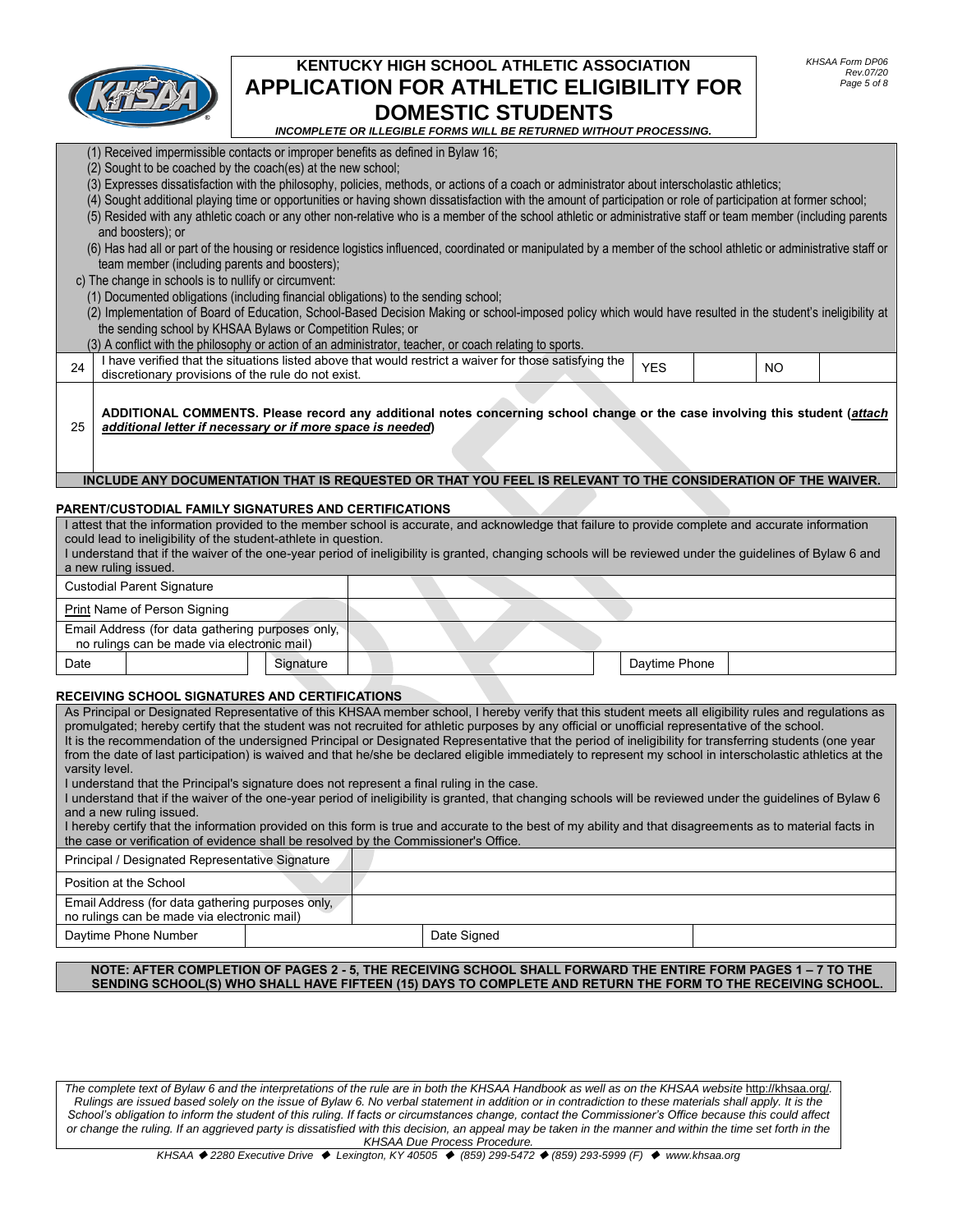

*INCOMPLETE OR ILLEGIBLE FORMS WILL BE RETURNED WITHOUT PROCESSING.*

**TRANSFER FORM – SENDING SCHOOL SUPPLEMENTAL INFORMATION**

**TO BE COMPLETED IF THE STUDENT HAS PARTICIPATED AT THE VARSITY LEVEL AFTER ENROLLING IN GRADE 9, THE FOLLOWING INFORMATION IS TO BE COMPLETED BY THE SENDING SCHOOL WITHIN FIFTEEN (15) DAYS AND THEN RETURNED TO THE RECEIVING SCHOOL ALONG WITH ANY ADDITIONAL CORRESPONDENCE NECESSARY TO SUPPLEMENT THE RECORD SO THAT THE RECEIVING SCHOOL CAN SUBMIT THE FORM TO THE KHSAA IN ITS ENTIRETY.**

|    | <b>Student Name</b>                                                                                                                                                                                                                                                                                                                       |                                                                                                     |                                          |       |                        |  |                                                          |  |     |                                          |
|----|-------------------------------------------------------------------------------------------------------------------------------------------------------------------------------------------------------------------------------------------------------------------------------------------------------------------------------------------|-----------------------------------------------------------------------------------------------------|------------------------------------------|-------|------------------------|--|----------------------------------------------------------|--|-----|------------------------------------------|
| 25 | Date of first entry into Sending school                                                                                                                                                                                                                                                                                                   |                                                                                                     |                                          |       |                        |  |                                                          |  |     |                                          |
| 26 | (check one)                                                                                                                                                                                                                                                                                                                               | Grade level of first entry into Sending school                                                      |                                          | 9     | 10                     |  | 11                                                       |  | 12  |                                          |
| 27 |                                                                                                                                                                                                                                                                                                                                           | Date of Withdrawal from Sending School                                                              |                                          |       |                        |  |                                                          |  |     |                                          |
| 28 | varsity level.                                                                                                                                                                                                                                                                                                                            | Indicate grade levels in which this student participated at the                                     |                                          | 9     | 10                     |  | 11                                                       |  | 12  |                                          |
| 29 | Sport                                                                                                                                                                                                                                                                                                                                     | Varsity<br>Participation in<br>Last 365 Days<br>(Yes/No)                                            | Date of Last<br>Varsity<br>Participation | Sport |                        |  | Varsity<br>Participation in<br>Last 365 Days<br>(Yes/No) |  |     | Date of Last<br>Varsity<br>Participation |
|    | Baseball                                                                                                                                                                                                                                                                                                                                  |                                                                                                     |                                          |       | Softball (Fastpitch)   |  |                                                          |  |     |                                          |
|    | <b>Basketball</b>                                                                                                                                                                                                                                                                                                                         |                                                                                                     |                                          |       | Swimming and Diving    |  |                                                          |  |     |                                          |
|    | <b>Cross Country</b>                                                                                                                                                                                                                                                                                                                      |                                                                                                     |                                          |       | <b>Tennis</b>          |  |                                                          |  |     |                                          |
|    | Football                                                                                                                                                                                                                                                                                                                                  |                                                                                                     |                                          |       | <b>Track and Field</b> |  |                                                          |  |     |                                          |
|    | Field Hockey                                                                                                                                                                                                                                                                                                                              |                                                                                                     |                                          |       | Volleyball             |  |                                                          |  |     |                                          |
|    | Golf                                                                                                                                                                                                                                                                                                                                      |                                                                                                     |                                          |       | Wrestling              |  |                                                          |  |     |                                          |
|    | Soccer                                                                                                                                                                                                                                                                                                                                    |                                                                                                     |                                          |       |                        |  |                                                          |  |     |                                          |
| 30 | According to permanent records at the SENDING SCHOOL,<br>Name of person with legal custody (residential custodian<br>charged with care and support) of this student (Mother, Father,<br>Other). Response should include the name of the<br>individual and the relationship to the student                                                 |                                                                                                     |                                          |       |                        |  |                                                          |  |     |                                          |
| 31 | Street Address of this student and family while attending the<br>Sending School (use 911 address, do not use PO Box)                                                                                                                                                                                                                      |                                                                                                     |                                          |       |                        |  |                                                          |  |     |                                          |
| 32 | Name(s) of the person(s) with whom the student currently<br>resides at the address as listed above. Response should<br>include the name of the individual and the relationship to<br>the student. If this individual(s) is different than the<br>response to number 31 above, please explain. Attach<br>additional response if necessary. |                                                                                                     |                                          |       |                        |  |                                                          |  |     |                                          |
| 33 | address according to school records.                                                                                                                                                                                                                                                                                                      | Phone number (day and night) of student and family at this                                          |                                          |       |                        |  |                                                          |  |     |                                          |
|    | Complete questions 34-39 if the representatives of the RECEIVING SCHOOL have checked box (d) on question 8, indicating that a waiver is<br>being sought according to section 2, subsection (d), Bona fide Change in Residence. If applying for this exception, additional written<br>documentation may be required of the sending school  |                                                                                                     |                                          |       |                        |  |                                                          |  |     |                                          |
|    |                                                                                                                                                                                                                                                                                                                                           | The complete text of the exception is found in Bylaw 6 at https://bit.ly/2T9NeS2                    |                                          |       |                        |  |                                                          |  |     |                                          |
| 34 | listed in Question 32? (parents, etc)                                                                                                                                                                                                                                                                                                     | Who owns/owned, leases/leased, rents/rented the residence                                           |                                          |       |                        |  |                                                          |  |     |                                          |
| 35 |                                                                                                                                                                                                                                                                                                                                           | Does any member of the school system staff, including but not limited to coaching or athletic staff |                                          |       |                        |  | <b>YES</b>                                               |  | NO. |                                          |
| 36 | members, have any ownership interest in the property listed in Question 32?<br>What specific public/independent school district includes the<br>address listed in Question 32 (list specific public school not<br>school system, in the case of multiple schools, list the<br>"resides" or assigned school).                              |                                                                                                     |                                          |       |                        |  |                                                          |  |     |                                          |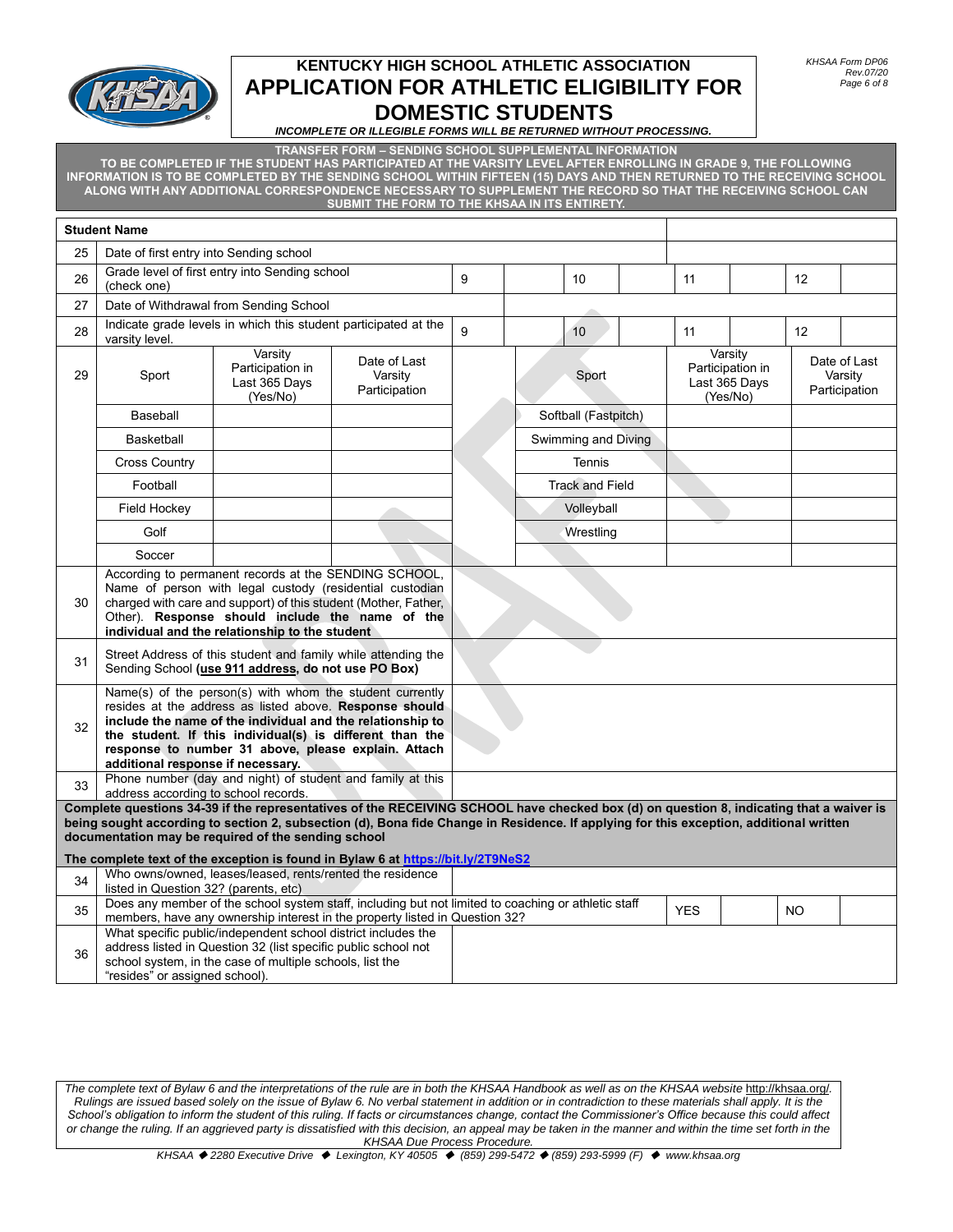

#### *INCOMPLETE OR ILLEGIBLE FORMS WILL BE RETURNED WITHOUT PROCESSING.*

| 37 | Status of former residence listed in Question 32?                                                                                                                                                                                                                                                                                                                                                                                                                                                                                                                                                                                                                    |  |            |                |  |  |
|----|----------------------------------------------------------------------------------------------------------------------------------------------------------------------------------------------------------------------------------------------------------------------------------------------------------------------------------------------------------------------------------------------------------------------------------------------------------------------------------------------------------------------------------------------------------------------------------------------------------------------------------------------------------------------|--|------------|----------------|--|--|
|    | House has been sold and closing has been completed.                                                                                                                                                                                                                                                                                                                                                                                                                                                                                                                                                                                                                  |  |            |                |  |  |
|    | House has been listed with a realtor (A COPY OF LISTING AGREEMENT MAY BE REQUIRED)                                                                                                                                                                                                                                                                                                                                                                                                                                                                                                                                                                                   |  |            |                |  |  |
|    | House has been listed, sale is pending (A COPY OF CONTRACT OR SALE PENDING VERIFICATION MAY BE<br><b>REQUIRED)</b>                                                                                                                                                                                                                                                                                                                                                                                                                                                                                                                                                   |  |            |                |  |  |
|    | House is still owned/maintained by custodial family                                                                                                                                                                                                                                                                                                                                                                                                                                                                                                                                                                                                                  |  |            |                |  |  |
|    | Rental/Lease agreement has expired and property is leased/rented to another party outside of the custodial family<br>(ADDITIONAL DOCUMENTATION MAY BE REQUIRED)                                                                                                                                                                                                                                                                                                                                                                                                                                                                                                      |  |            |                |  |  |
|    | Other arrangement (detail on line below)                                                                                                                                                                                                                                                                                                                                                                                                                                                                                                                                                                                                                             |  |            |                |  |  |
|    |                                                                                                                                                                                                                                                                                                                                                                                                                                                                                                                                                                                                                                                                      |  |            |                |  |  |
| 38 | If the Status in line 38 IS STILL OWNED/MAINTAINED, is the residence occupied by a member of<br>the student's family?                                                                                                                                                                                                                                                                                                                                                                                                                                                                                                                                                |  | <b>YES</b> | NO.            |  |  |
|    | For purposes of this bylaw, a bona fide change of residence means the moving of the permanent                                                                                                                                                                                                                                                                                                                                                                                                                                                                                                                                                                        |  |            |                |  |  |
|    | residence of the entire family of the student and the student's parents from one school district or<br>defined school attendance area into another school district or defined school attendance area prior to                                                                                                                                                                                                                                                                                                                                                                                                                                                        |  |            |                |  |  |
| 39 | a change in enrollment of the student. A student who becomes emancipated does not have a bona                                                                                                                                                                                                                                                                                                                                                                                                                                                                                                                                                                        |  | <b>YES</b> | NO             |  |  |
|    | fide change of residence by virtue of his or her emancipation and change of residence for purposes                                                                                                                                                                                                                                                                                                                                                                                                                                                                                                                                                                   |  |            |                |  |  |
|    | of this bylaw. According to this definition, does this member school claim that this student and<br>his/her custodial family had a bona fide change in residence?                                                                                                                                                                                                                                                                                                                                                                                                                                                                                                    |  |            |                |  |  |
|    | Complete question 40 if the representatives of the RECEIVING SCHOOL have checked box (e) on question 8, indicating that a waiver is                                                                                                                                                                                                                                                                                                                                                                                                                                                                                                                                  |  |            |                |  |  |
|    | being sought according to section 2, subsection (e) Divorce.                                                                                                                                                                                                                                                                                                                                                                                                                                                                                                                                                                                                         |  |            |                |  |  |
|    | The complete text of the exception is found in Bylaw 6 at https://bit.ly/2T9NeS2<br>Has there been a divorce degree or legal separation issued by a court of competent jurisdiction                                                                                                                                                                                                                                                                                                                                                                                                                                                                                  |  |            |                |  |  |
| 40 | followed by a court order granting custody of the student to the parent with whom the student resides?<br>IF RESPONSE IS YES, A COPY OF THE DATED CUSTODY ORDER MAY BE REQUIRED                                                                                                                                                                                                                                                                                                                                                                                                                                                                                      |  | <b>YES</b> | NO.            |  |  |
|    | Complete question 41 if the representatives of the RECEIVING SCHOOL have checked box (f) on question 8, indicating that a waiver is<br>being sought according to section 2, subsection (f) Change of Sole Custody.                                                                                                                                                                                                                                                                                                                                                                                                                                                   |  |            |                |  |  |
|    | The complete text of the exception is found in Bylaw 6 at https://bit.ly/2T9NeS2                                                                                                                                                                                                                                                                                                                                                                                                                                                                                                                                                                                     |  |            |                |  |  |
| 41 | Is this student changing schools due to that order or due to a change in the original parental custody<br>order? (check response, give details on line 48)                                                                                                                                                                                                                                                                                                                                                                                                                                                                                                           |  | <b>YES</b> | NO.            |  |  |
|    | Complete question 42 if the representatives of the RECEIVING SCHOOL have checked box (g) on question 8, indicating that a waiver is<br>being sought according to section 2, subsection (g) Change of Joint.                                                                                                                                                                                                                                                                                                                                                                                                                                                          |  |            |                |  |  |
|    | The complete text of the exception is found in Bylaw 6 at https://bit.ly/2T9NeS2<br>Is this student changing schools due to that order or due to a change in the original parental custody                                                                                                                                                                                                                                                                                                                                                                                                                                                                           |  |            |                |  |  |
| 42 | order? (check response, give details on line 48)                                                                                                                                                                                                                                                                                                                                                                                                                                                                                                                                                                                                                     |  | <b>YES</b> | NO.            |  |  |
|    | Complete question 43 if the representatives of the RECEIVING SCHOOL have checked box (h) on question 8, indicating that a waiver is<br>being sought according to section 2, subsection (h) Death.                                                                                                                                                                                                                                                                                                                                                                                                                                                                    |  |            |                |  |  |
|    | The complete text of the exception is found in Bylaw 6 at https://bit.ly/2T9NeS2                                                                                                                                                                                                                                                                                                                                                                                                                                                                                                                                                                                     |  |            |                |  |  |
| 43 | Is this transfer due to the death of one or more of the student's custodial parents?                                                                                                                                                                                                                                                                                                                                                                                                                                                                                                                                                                                 |  | <b>YES</b> | N <sub>O</sub> |  |  |
|    | Complete question 44 if the representatives of the RECEIVING SCHOOL have checked box (i) on question 8, indicating that a waiver is<br>being sought according to section 2, subsection (i) Boarding School.                                                                                                                                                                                                                                                                                                                                                                                                                                                          |  |            |                |  |  |
|    | The complete text of the exception is found in Bylaw 6 at https://bit.ly/2T9NeS2                                                                                                                                                                                                                                                                                                                                                                                                                                                                                                                                                                                     |  |            |                |  |  |
| 44 | Is this student entering or returning from a Boarding school where attendance was required by order<br>of the courts or by recommendation of the Principal of the school attended immediately prior to<br>attendance at the Boarding school?                                                                                                                                                                                                                                                                                                                                                                                                                         |  | <b>YES</b> | NO.            |  |  |
|    | Complete question 45 if the representatives of the RECEIVING SCHOOL have checked box (j) on question 8, indicating that a waiver is<br>being sought according to section 2, subsection (j) Cessation of School Program.                                                                                                                                                                                                                                                                                                                                                                                                                                              |  |            |                |  |  |
|    | The complete text of the exception is found in Bylaw 6 at https://bit.ly/2T9NeS2                                                                                                                                                                                                                                                                                                                                                                                                                                                                                                                                                                                     |  |            |                |  |  |
| 45 | Is this student transferring from a school that has discontinued participation in an Association<br>sponsored sport in which this student previously participated while attending that school?                                                                                                                                                                                                                                                                                                                                                                                                                                                                       |  | <b>YES</b> | NO             |  |  |
|    | Complete question 46 if the representatives of the RECEIVING SCHOOL have checked box (k) on question 8, indicating that a waiver is<br>being sought according to section 2, subsection (k) Anti-Bullying Exception.                                                                                                                                                                                                                                                                                                                                                                                                                                                  |  |            |                |  |  |
|    | The complete text of the exception is found in Bylaw 6 at https://bit.ly/2T9NeS2                                                                                                                                                                                                                                                                                                                                                                                                                                                                                                                                                                                     |  |            |                |  |  |
| 46 | Is this transfer due to the student being a victim of bullying as defined in KRS 158.148 and in which<br>the bullying has been documented?                                                                                                                                                                                                                                                                                                                                                                                                                                                                                                                           |  | <b>YES</b> | NO             |  |  |
|    | The complete text of Bylaw 6 and the interpretations of the rule are in both the KHSAA Handbook as well as on the KHSAA website http://khsaa.org/.<br>Rulings are issued based solely on the issue of Bylaw 6. No verbal statement in addition or in contradiction to these materials shall apply. It is the<br>School's obligation to inform the student of this ruling. If facts or circumstances change, contact the Commissioner's Office because this could affect<br>or change the ruling. If an aggrieved party is dissatisfied with this decision, an appeal may be taken in the manner and within the time set forth in the<br>KHSAA Due Process Procedure. |  |            |                |  |  |